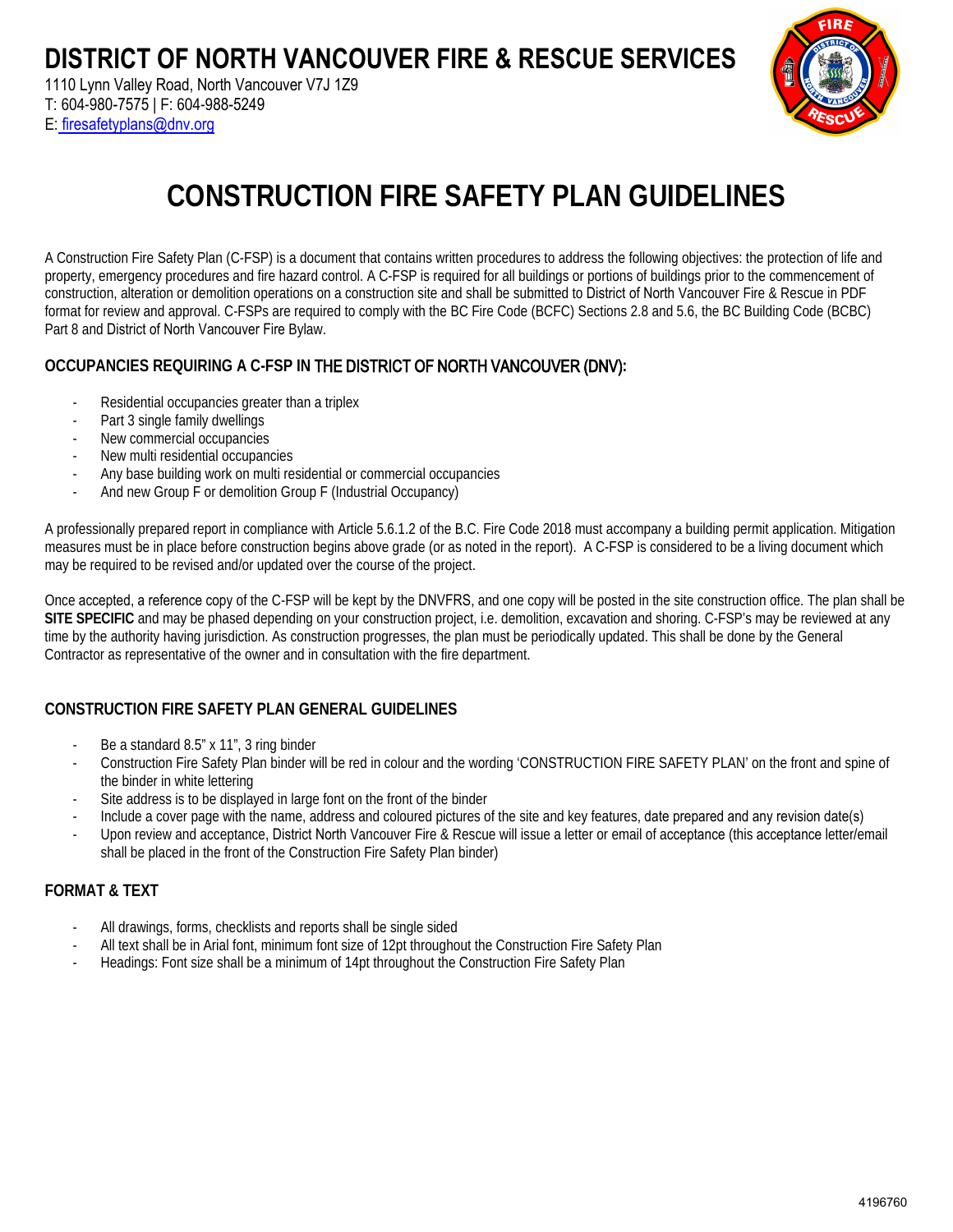1110 Lynn Valley Road, North Vancouver V7J 1Z9 T: 604-980-7575 | F: 604-988-5249

E: firesafetyplans@dnv.org



#### **DRAWING SYMBOLS**

- Refer to DNVFRS Plan Drawings Symbols

#### **DRAWINGS**

- Refer to DNVFRS Drawing Requirements for Fire Safety Plans and Pre-Incident Fire Plans 2020
- 11" x 17", coloured, landscape format single sided
- Refer to DNVFRS Plan Drawing Symbols

Site Plan drawings to include:

- Fire hydrants/FD connections to standpipes or sprinklers
- Site access routes/driveways
- Site trailer/Safety office/emergency stations
- Electrical/Gas services locations/shutoffs
- Hoarding and fencing
- Propane and flammable/combustibles storage locations
- Crane, including radius of operation
- Shipping container locations
- Muster Point(s)

Floor Plans to include:

- Exit paths/stairs
- Standpipe locations
- Isolation valves
- Location of fire protection equipment
- Building services

#### **CONSTRUCTION FIRE SAFETY PLAN BINDER CONTENT**

All Construction Fire Safety Plan Binders are to be site / building specific.

- Table of Contents
- Fire Department Information
- Part 1: Introduction
- Part 2: Scope and Purpose
- Part 3: Fire Safety Director's and Deputies
- Part 4: Emergency Procedures in Case of Fire
- Part 5: General Workplace Safety Rules
- Part 6: Fire Prevention Guidelines
- Part 7: Hot Works
- Other pertinent information include the BCFC 5.6.1.2 report if applicable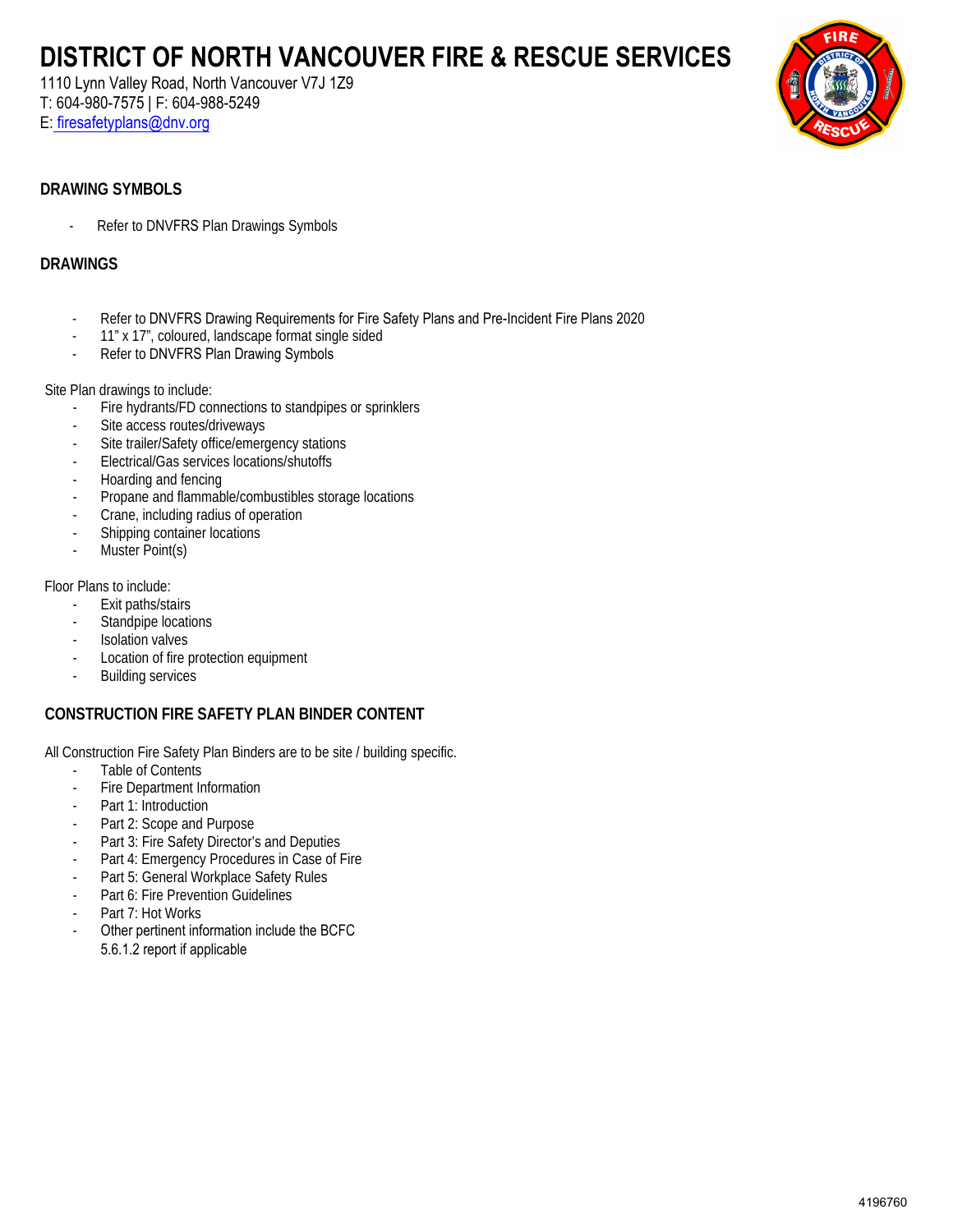1110 Lynn Valley Road, North Vancouver V7J 1Z9

T: 604-980-7575 | F: 604-988-5249

E: [firesafetyplans@dnv.org](mailto:firesafetyplans@dnv.org)



| <b>CONTENT LAYOUT</b>                                        | <b>TAB</b><br><b>FORMAT</b>              | <b>CONTENT REQUIRED</b>                                                                                                                                                                                                                                                                                                                                                                                                                                                                                                                                             |
|--------------------------------------------------------------|------------------------------------------|---------------------------------------------------------------------------------------------------------------------------------------------------------------------------------------------------------------------------------------------------------------------------------------------------------------------------------------------------------------------------------------------------------------------------------------------------------------------------------------------------------------------------------------------------------------------|
| <b>TABLE OF CONTENTS</b>                                     | White<br>Background<br><b>Black Text</b> |                                                                                                                                                                                                                                                                                                                                                                                                                                                                                                                                                                     |
| FIRE DEPARTMENT INFORMATION                                  | White<br>Background<br><b>Black Text</b> | Detail the following:<br><b>Emergency Contact Telephone Numbers</b><br>$\bullet$<br>Fire Department Access Route<br>$\bullet$<br>Fire Hydrant Locations<br>$\bullet$<br>Fuel Storage Areas/Shipping Containers (see requirements)<br>Site Office<br><b>First Aid Station</b><br>Assembly Area(s)<br>$\bullet$<br><b>Temporary Electrical Shed</b><br>Sediment Control Tanks<br>Crane Location(s) Radius<br><b>Building Information</b><br>Site Plan & Drawings                                                                                                      |
| <b>PART 1: INTRODUCTION</b>                                  | White<br>Background<br><b>Black Text</b> | Promotion of Life & Property Safety                                                                                                                                                                                                                                                                                                                                                                                                                                                                                                                                 |
| PART 2: SCOPE AND PURPOSE                                    | White<br>Background<br><b>Black Text</b> | <b>Outlines Phases of Construction</b>                                                                                                                                                                                                                                                                                                                                                                                                                                                                                                                              |
| <b>PART 3: FIRE SAFETY DIRECTOR &amp;</b><br><b>DEPUTIES</b> | White<br>Background<br><b>Black Text</b> | Contact info and duties/responsibilities                                                                                                                                                                                                                                                                                                                                                                                                                                                                                                                            |
| PART 4: EMERGENCY PROCEDURES IN<br><b>CASE OF FIRE</b>       | White<br>Background<br><b>Black Text</b> | Detail the following:<br>The emergency procedures to be used in the case of fire:<br>$\bullet$<br>sounding the fire alarm<br>notifying the fire department<br>instruction of site personnel on emergency procedures<br>firefighting procedures<br>evacuation procedures                                                                                                                                                                                                                                                                                             |
| PART 5: GENERAL WORKPLACE SAFETY<br><b>RULES</b>             | White<br>Background<br><b>Black Text</b> | Site rules                                                                                                                                                                                                                                                                                                                                                                                                                                                                                                                                                          |
| <b>PART 6: FIRE PREVENTION GUIDELINES</b>                    | White<br>Background<br><b>Black Text</b> | Detail all measures that will be taken to address the codes including all<br>subsections of the following:<br>Access for fire fighting<br>$\bullet$<br>Portable extinguishers<br>٠<br>Standpipe systems<br>Hot works (B.C. Fire Code 5.2)<br>Clearance to combustible materials<br>$\bullet$<br>Combustible liquid and flammable liquid storage methods<br>Smoking<br>Exits<br>Security<br>Fire Watch (use sample log sheet)<br><b>Refuse Containers</b><br>Temporary enclosures (tarp/plastic coverings)<br>Building service shut-off<br>Fuel supply installations |